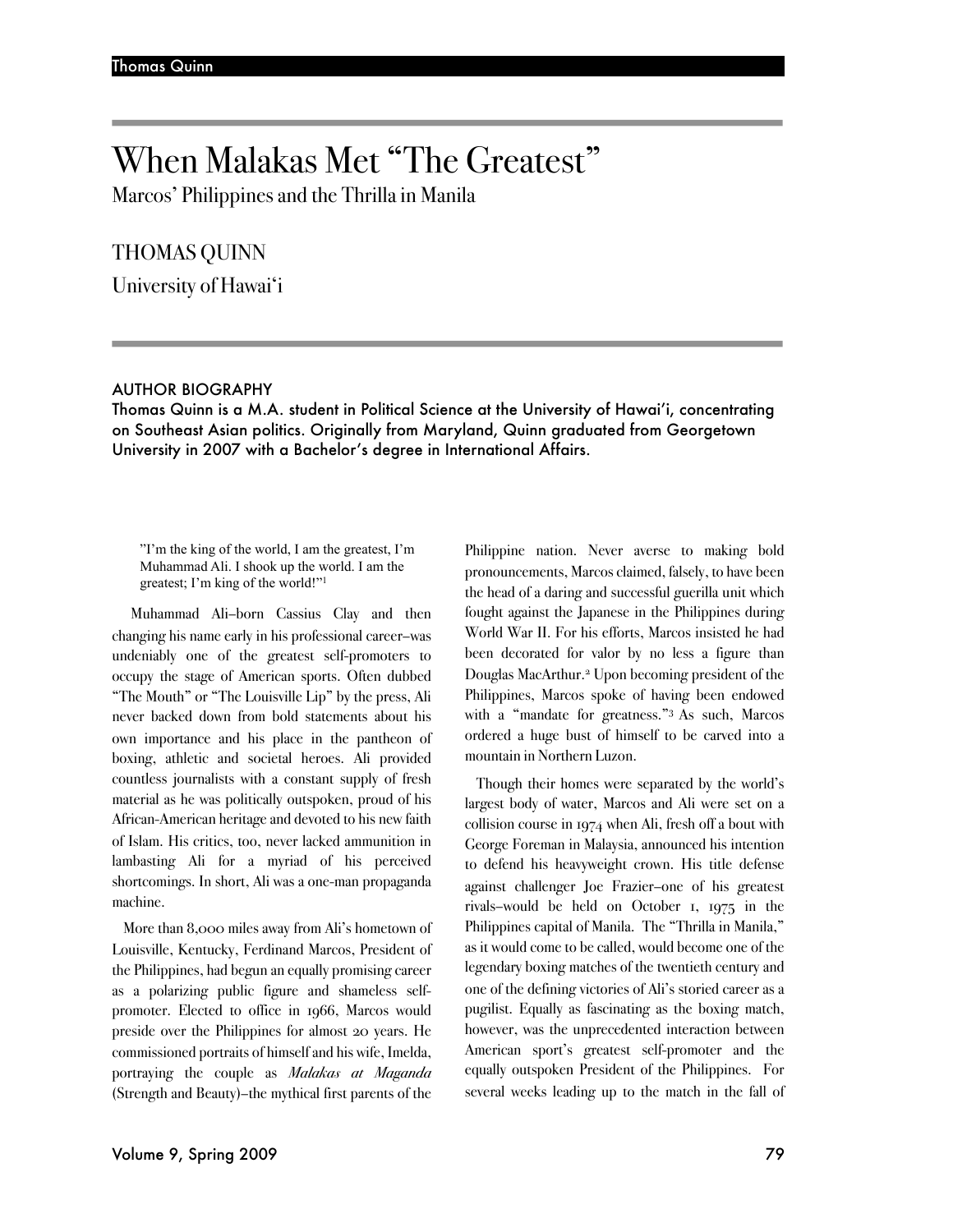1975, the Marcos propaganda machine had the Louisville Lip at its service. Grand pronouncements about the skill and wisdom of Marcos, the greatness of his regime, and the glory of the Philippines filled airwaves and newspaper columns. Both men and their public relations entourages never seemed to lack for an energetic sound-byte about the importance of themselves and the other.

A look at newspaper coverage in the Philippines of the Thrilla in Manila provides a particularly clear window into the Marcos presidency and the Marcos vision of the Philippines. Having declared Martial Law in 1972, Marcos was able to curtail the freedom of the press in the Philippines. The major English language dailies from before the time of Martial Law ceased publishing, replaced by a group of English language papers over which the Marcos machine had more or less complete control.4

With the arrival of Ali, the heavyweight champion of the world, in September 1975, the Philippine press, ever loyal to Marcos, had a unique opportunity to gush over a visiting celebrity and praise the presidential administration. The coverage of the preparations for the title bout and the reporting on the fight itself provided many excellent illustrations of the image of a progressive Philippines, as well as the self-image of a dedicated leader that Marcos wished to project to both a domestic and international audience.

#### *The Setting*

The projection of a positive image was of critical importance to Marcos in 1975. Three years earlier, his declaration of Martial Law had brought participatory democracy in the Philippines to an abrupt halt. Citing internal security concerns of Marxist as well as Islamist insurgencies, Marcos suspended the democratic process, curtailed civil liberties, jailed opposition leaders and put a vice grip on the once free press. Prominent opposition figure Benigno Aquino was whisked out of his Manila hotel suite and imprisoned.5

A curfew was put in place and the armed forces and Philippine National Police wielded previously unheard of levels of power. Marcos enjoyed the support of the United States, having cited concerns with a communist insurgency as a cause for the martial law declaration. United States officials and the American media, fresh off a humiliation in Indochina, showered praise on

Marcos as a strong ally in the cold war struggle to check the spread of communism and prevent the developing world from falling under Moscow's sway.6

In addition to his anti-communist credentials, Marcos sought to propel the Philippines towards modernity and an international standing. Martial Law was the president's instrument of choice for making sweeping changes in Philippines society. He assembled a team of western-educated technocrats tasked with bringing an economic boom to the Philippines.7

Together with his very visible wife Imelda, Marcos inaugurated the "New Society" movement in the Philippines. Marcos' New Society would show the world that Filipinos and the Philippines were worthy of international attention after centuries spent under the thumbs of colonial powers. Increased efficiency, law and order, and visible signs of economic growth and prestige were the key features of the New Society which the Marcos clan sought to craft. A visit from the international sporting elite and the staging of a worldclass boxing match fit nicely into the overall Marcos goal of visible progress. Ringing endorsements of the positive changes wrought in the Philippines provided the Martial Law president with greater legitimacy and buttressed the administration against criticism for its heavy-handed policies.

## *The Guests of Honor*

On September 13, 1975–almost three years into martial law–the residents of Manila, upon opening their morning copy of the *Philippines Daily Express*, discovered something that had become a common sight in the papers: a picture of first lady Imelda Marcos holding a child. Readers of the *Daily Express* that day found a large headline announcing that the challenger for the heavyweight championship, Joe Frazier, would be arriving at Manila International Airport later that day.<sup>8</sup>

This announcement of Frazier's arrival marked the beginning of a remarkable three weeks for Englishlanguage Manila-based newspapers. A full page advertisement later in the publication proclaimed, "Welcome to the Philippines Smokin Joe!"9 The excitement for his arrival was not merely a one-sided infatuation with an international star. The *Express* quoted the challenger as declaring prior to his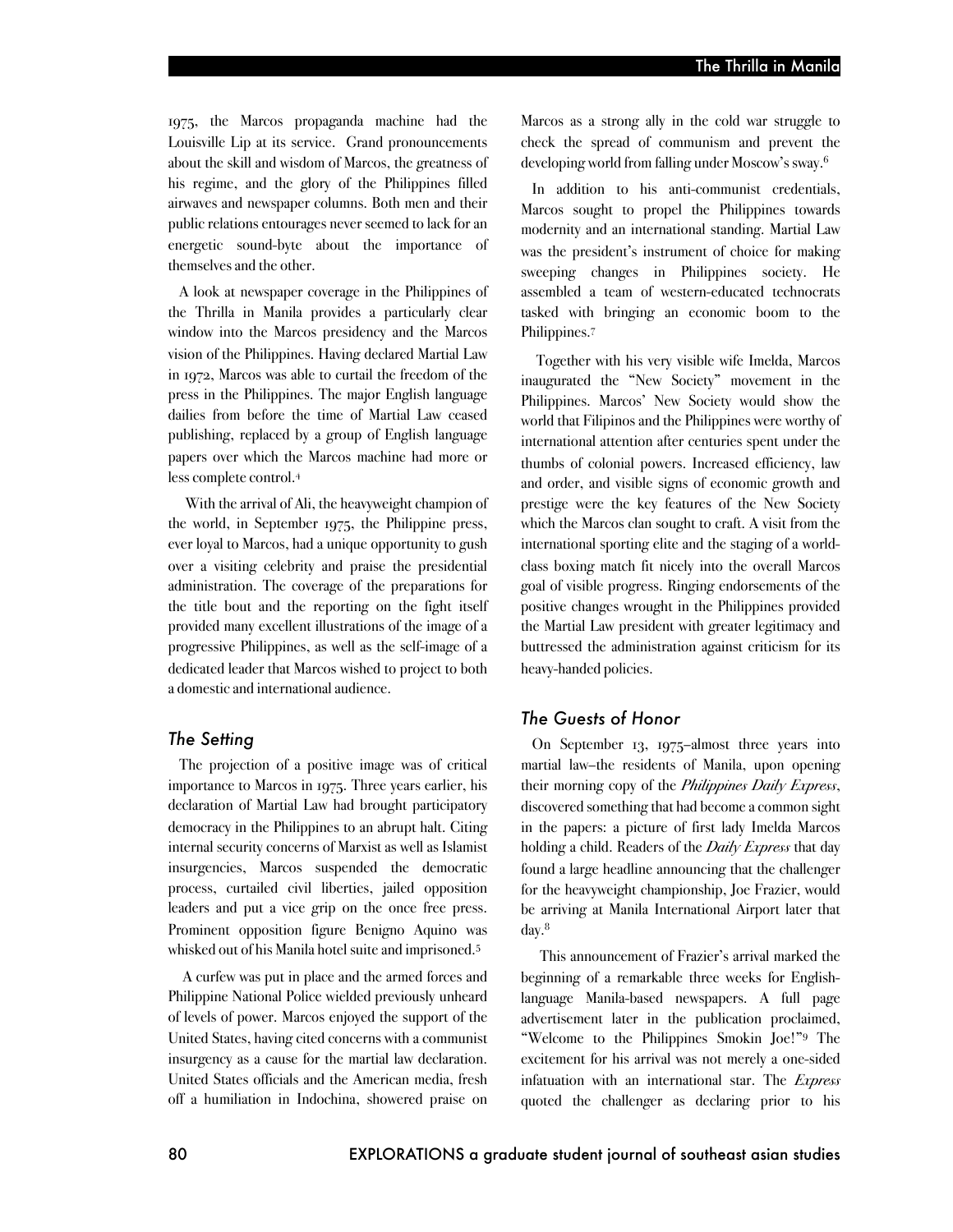departure from the United States, "I am looking forward to this trip to Manila and am very eager to meet the Filipinos. I've heard they are a great people."10 This theme of the greatness and hospitality of the Filipino people would become a common theme in the press coverage of the title bout. A day later, Frazier's trainer was quoted as saying "you [the Philippines] have a very efficient organization and we're happy about that."<sup>11</sup>

The arrival of Muhammad Ali in Manila on September 15 brought more attention to the upcoming fight. Though the soft-spoken Frazier would receive a great deal of notice from the press, the gregarious Ali was the media darling. For a Philippine press that was beholden to the Marcos clan, Ali was a particularly useful visitor owing to his international status, and, of particular interest to the Marcos regime, because of his Muslim faith. By 1975, the Armed Forces of the Philippines were heavily mired in an increasingly violent conflict with Muslim insurgents on the island of Mindanao.12 Ali's visible and vocal embrace of Islam provided the Marcos-loyal media with ample opportunity to show the regime's acceptance of adherents to Islam. The *Express* declared, "Ali has uplifted Muslim people's plight all over the world."13 Prompted by a reporter, Ali gushed over the regime's progressive views towards people of all faiths, "[In the Philippines] I see Muslims and Christians together huggin and kissin."14 A hastily convened "Christian-Muslim Brotherhood Conference" bestowed an award on the visiting champion. A leading Manila mosque conferred upon Ali the honorable title of "Datu."15

Ali's unique usefulness to the Marcos regime did not entirely force Joe Frazier from the pages of Manila's newspapers. Daily detailed accounts of his training regimen and other activities offered sportswriters plenty of material and provided opportunities to trumpet the Marcos regime's vision of a New Society in which hard work and efficiency would bring progress and growth. Citing his early morning training routine, humility, and overall work ethic, one commentator proclaimed "Joe Frazier is worthy of emulation by the youth of our land."16 Detailed reports of Frazier's jogging route appeared daily along with accounts of Filipinos rising early to accompany the challenger for parts of his morning exercise.<sup>17</sup> When polled about their feelings on the fighters, Filipinos frequently cited Frazier's humility as the quality that they admired.<sup>18</sup>

Ali was also the recipient of lavish praise from officials and journalists. Three days before the fight, the *Express* declared, "Ali is humble and has a strong, big heart."19 The *Baguio Midland Courier*, a weekly publication based in the northern university city of Baguio, reported exuberantly on Ali's reception of an honorary doctorate from one of the city's prestigious universities.20 Quezon City and the nearby city of Pasay made Ali, as well as Frazier, an adopted son citing Ali's contributions "to the promotion of the international image of Manila and of Philippine tourism."21 Front page as well as sports section articles spoke daily of Ali's compassion, energy, and extraordinary ability.

The boxers and their entourages were not the only internationally recognizable faces seen in Manila for the Thrilla. The weeks leading up to the fight saw frequent blurbs in the Manila papers announcing that an assortment of big-name celebrities would visit the city for the title bout. That the singing sensations, the Temptations, planned to attend the boxing match was news of particular excitement.22 Newspapers rejoiced that the Philippines was receiving its due international attention and an increase in foreign visitors. Of particular interest to the Manila press was the swarm of foreign sportswriters which descended upon Manila in the days leading up to the title bout. The *Daily Express*  informed its readers that nearly all of the "top US sportswriters are in town."23 The likes of Howard Cossel, Red Smith, Ed Skyler, and Norman Mailer received much attention from the Philippine media as they arrived in Manila. Mailer's status as an American literary icon made him the recipient of much interest from Filipino journalists. In 2007, the *Philippine Daily Inquirer* remembered Mailer's visit as the newspaper eulogized the recently deceased American writer, "There is wide eyed disbelief, the usual big 'Wow!', whenever it is stated that Norman Mailer was here!"24

## *In Praise of Marcos and the Philippines*

The media coverage leading up to the championship fight stressed the importance of the upcoming event and the prestige of the match's hosts: the Marcos family. In addition to the influx of foreign money, international media exposure, and public goodwill generated by the boxing match, the title bout provided the Marcos government with numerous glowing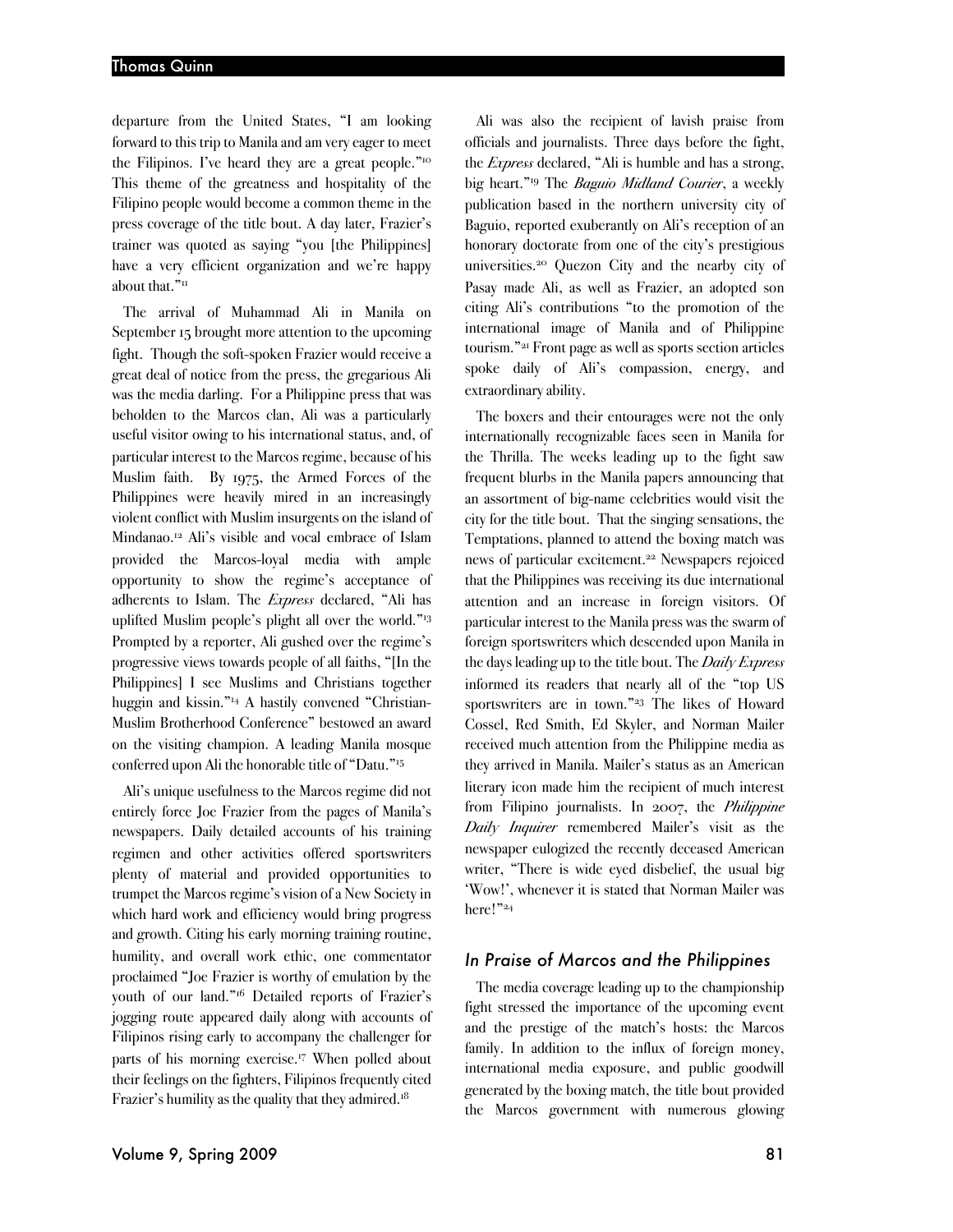endorsements. Ali, Frazier, and their entourages showered the Marcos government with lavish praise and the heavily censored press dutifully reported every word of admiration expressed for the president. Several days after their arrivals, Ali and Frazier met President Marcos in the presidential palace. Ali gushed, "We accept this as a big honor, President Marcos being such a real loved man."<sup>25</sup> The heavyweight champ expressed approval of Marcos' taste in women upon seeing Imelda, "Mr. President, I respect you now more than I did at first. Looking at your wife I can tell you're not a dull man. You sure know how to pick."26 Given the attention that was paid by the media and the Filipino people to every move made by Ali and Frazier, the personal rapport between Marcos and the visiting pugilists demonstrated that the president was, indeed, an internationally great man worthy of the respect of other internationally great men. In its issue covering the week of the Thrilla, the *Baguio Midland Courier* praised the administration's handling of the big event commenting that the Marcos government had "ridden [the fighters'] popularity for priceless publicity for the country."<sup>27</sup>

Ali, Frazier, and those in their traveling party often endorsed Marcos and his policies for the Philippines. The timing of their visit was legendary in this regard. The day following the fighters' visit to Malacañang palace, The Philippines celebrated the three year anniversary of Marcos' declaration of Martial Law. The festivities surrounding the anniversary included a parade, a huge rally in Manila, lengthy speeches, and numerous newspaper articles vocally praising the government's policy.28

The *Daily Express* serialized a book penned by a prominent Filipino historian and statesman that gave historical arguments for the benefits of Martial Law. A chapter of the work appeared every day for several weeks following the Martial Law Anniversary celebration. Following on the heels of his State of the Nation speech during the anniversary festivities, Marcos began a large scale purge of several government departments. More than 2,000 officials were sacked on September 19; 100 judges resigned on September 21; on September 23 more than 70 Customs officials were fired. Days before the fight, another 1,100 government employees were terminated.

As the government celebrated the anniversary of Martial Law and as the purges thinned the ranks of the

civil service and the judiciary, the visiting athletes provided the Marcos government with numerous ringing endorsements. Ali was particularly vocal. "Marcos is a great man…He is humble. He is peaceful. He is loving. I am sure he will lead his people always with the best decisions."29 After meeting the President, Ali continued, "President Marcos knows how to solve the problems here better than we could. I'm sure he's doing something to help his people."<sup>30</sup> The champion's comments reaffirmed critical themes: The Philippines was a nation and Marcos was that nation's true and inspired leader. Reacting to the purges, Ali told a reporter, "Marcos is some man. He really is the right man for the country."31

Ali's lavish praise for the Marcos regime may have been upstaged only by the incomparable boxingpromoter Don King. Never one to turn down an opportunity to make grand pronouncements into a microphone, King used his arrival in the Philippines as an opportunity to offer his two cents on the administration. He praised Marcos for "taking the initiative to make [the fight] possible. When you are emerging it is the invincible spirit and indomitable courage that you display that makes little big. Where the Philippines has been little in the eyes of the world you have been a giant in our heart."32 In a separate interview, he declared emphatically, "The Philippines has emerged!"33

The theme of advertising the Philippines to the world appears heavily in newspaper coverage of the title fight. This emphasis on the emerging Philippines was very clear to American journalists reporting on the contest. Mark Kram remembered, "That was the whole purpose of the fight, access and exposure to the rest of the world, to show that Manila was no more an outlaw city, that foreign investment was secure, that martial law, for all its connotations, was a cleansing instrument: Martial Law with a smile."34 The order and efficiency that the Marcos regime so desperately wanted to demonstrate as a part of its international face appeared in many commentaries on the fight preparation. Reports in the *Daily Express* and the *Bulletin Today* praised government preparations to accommodate the traffic and other logistical demands. Marcos' right hand man, Fabian Ver, was placed in charge of logistics for the event.35 On the day after the Thrilla, reports heaped praise upon the administration for the big day's efficiency. Calling the day a "triumph of the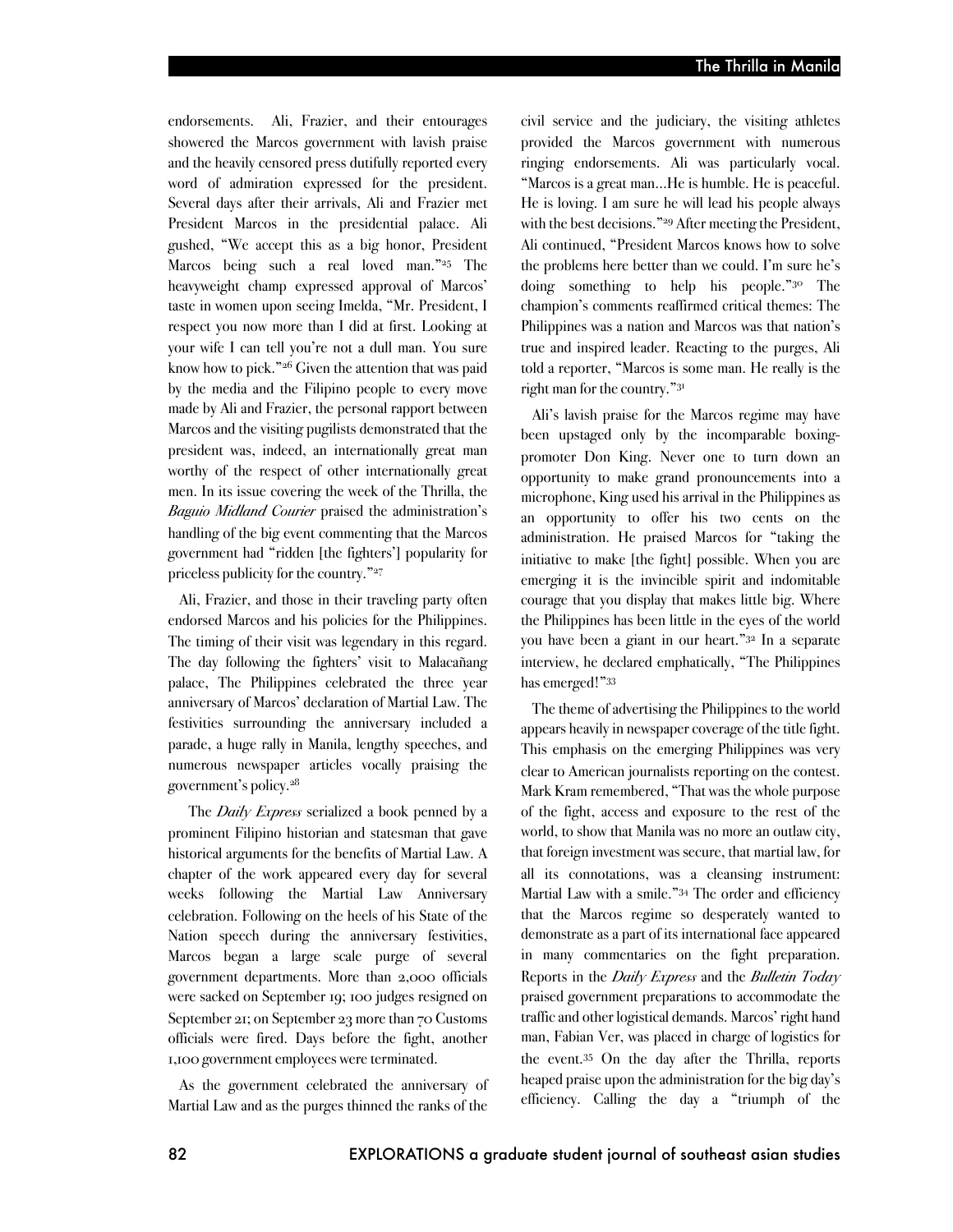organizational ability of the Filipino," the *Bulletin Today* lauded the orderly traffic pattern. Even the clearly labeled busses received praise.36

Building projects were a popular undertaking for the Marcos regime. As such, any praise given to the practice facilities and to the fight venue was featured prominently in press coverage.37 Both Ali and Frazier were allotted practice time in the Philippines Folk Arts Theater which had been constructed for the 1974 Miss Universe Pageant. The training venue drew excellent reviews from the Ali and Frazier camps; both proclaimed that the facilities were "better than in Malaysia and Zaire."38 The international boxing community was so impressed with the training facilities in Manila that the *Daily Express* reported that other American heavyweights, including Ken Norton, had expressed a desire to fight in the Philippines.39 Ali's camp praised the Aranetta Coliseum, the fight venue, as "a great arena for a world class event."40 In addition to their praise for the existing facilities, Ali and Frazier endorsed and helped break ground for a large scale sports complex project in Metro Manila. Sports, according to Frazier, "contribute to economic growth," and as a "social investment constitute a sign of progress."41

The role played by Filipinos in the preparation for and conduct of the match were sources of national pride and figured prominently in the newspaper coverage of the title bout. The *Bulletin Today* praised Filipino technical staff and engineers who worked to make the broadcast of the fight to a record worldwide audience possible.42 Luis Tabuena, Chair of the Philippines Games and Amusements Board, received a nomination shortly before the fight for a "*Malakas at Maganda* Award" for his public relations efforts surrounding the match.<sup>43</sup> On the day of the fight, Manila papers proudly announced that the officials in charge of the conduct of the fight would be Filipinos. Venerated Filipino sports announcer Joe Cantada would call the fight from ringside. B*ulletin Today* explained that the American fighters, their managers, and the fight promoters had not objected to the list of all Filipino nominees to referee the bout.44 Carlos Padilla, a veteran referee and part-time movie actor, was chosen to stand in the ring with the two fighters. He remembered the honor of being chosen, "When my name was announced, I turned and bowed to Marcos

and Imelda who were at ringside, to give them respect. I wanted him to bless me with a wave."45

## *The Fighters Were Welcome in the Philippines*

The intense newspaper coverage of the daily routines of the champion and the contender stressed how well the two men were fitting into Filipino society. Frazier broke the tension at an early press conference by breaking into some pre-rehearsed Tagalog. "*Kumusta? Kumusta Kayo*?" (How are you? How are you all?) Frazier asked an assembled crowd.46 Muhammad Ali was photographed reading the *Philippines Daily Express* in the lobby of his hotel, providing the daily with an image of the paper's international relevance. The use of this photograph in the *Daily Express* seemed to be saying that if the paper was good enough for the visiting hero, it was worth reading. The Marcos government made grand pronouncements about how well the two boxers fit into life in the Philippines. Imelda Marcos was particularly outspoken with regards to their visitors' race, "We have provinces here Negros Oriental and Negros Occidental. There is no racial discrimination here. We Filipinos think black is beautiful."47 Newspaper reports spoke of how crowds assembled for the fighters' visit to the Malacañang Palace "oohh'd and ahh'd" over the sight of the striking men dressed in tradition *barong Tagalog.*<sup>48</sup>

The pugilists' recreational activities and their budding friendships with ordinary Filipinos received much attention in the Manila dailies. Joe Frazier was photographed autographing the jeans of a female admirer. An entire article, complete with pictures, devoted to Frazier's trip to a Manila dance hall appeared several days into the challenger's stay in the Philippines. Ali's participation as a judge of a Manila Beauty pageant also became the subject of a newspaper piece. The boxers' attendance at a number of social events and parties hosted by the Manila elite also was deemed newsworthy, especially if a member of the Marcos clan was spotted in attendance. The friendships formed during the several weeks of training prior to the fight even made the news as, two days before the fight, the *Daily Express* proudly reported that Frazier would be providing complimentary tickets to the title bout for some of his new close Filipino friends.49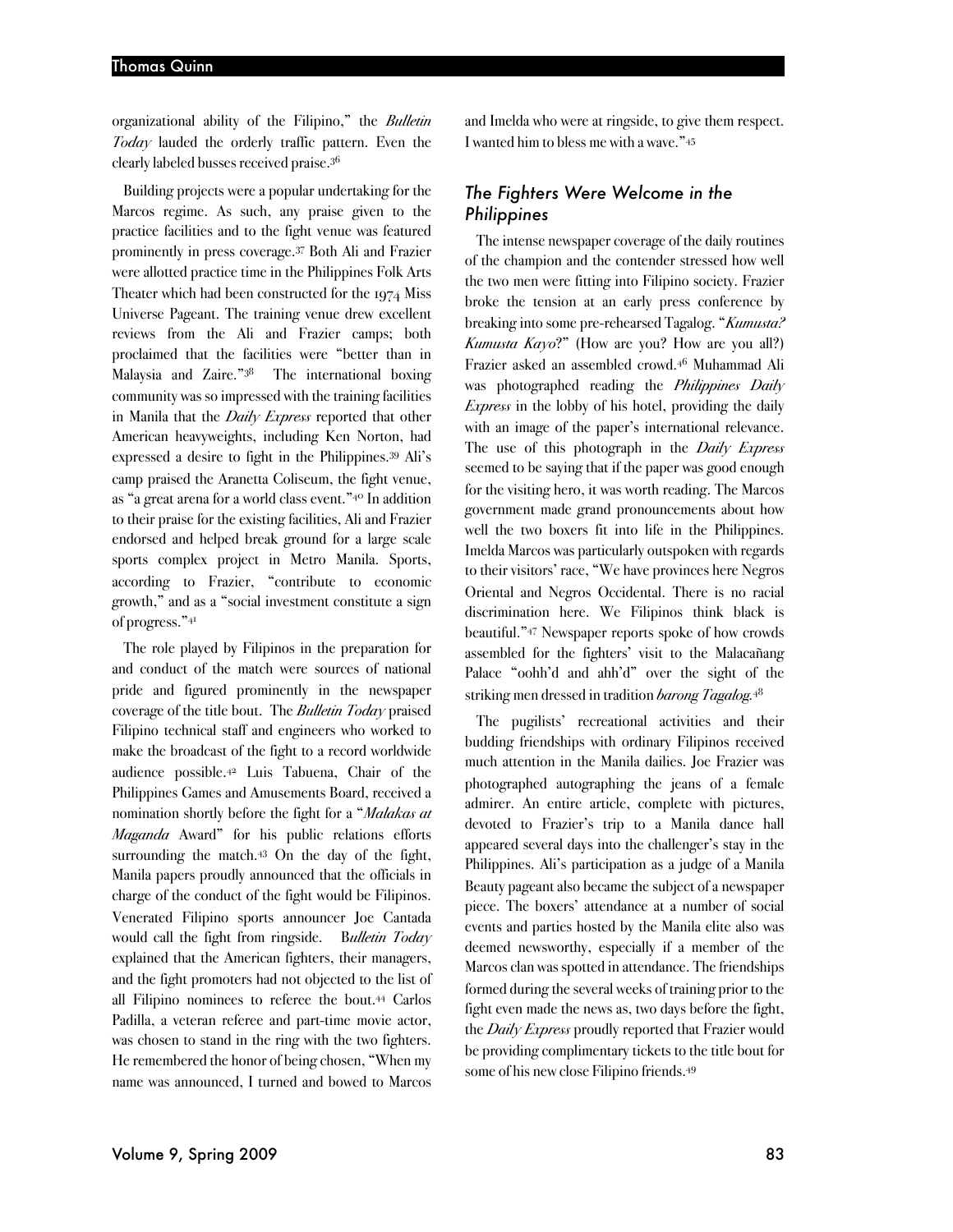Even a moment of great embarrassment for Ali provided the press with opportunities to gush over the champion. Ali arrived in the Philippines with a beautiful woman in tow whom he introduced as his "wife." She accompanied him on his visit to the presidential palace and was the subject of positive press coverage and several compliments from President Marcos. When photographs and video footage of the Malacañang reception reached the United States, Muhammad Ali's actual wife was understandably enraged. She flew to Manila and created quite a stir upon her arrival. On September 27, just days before the title bout, the front page of the Daily Express informed readers that Mrs. Ali had confronted her husband upon her arrival in Manila. A front page headline and article the following day explained that Ali was downplaying his marital troubles and that the spat would not affect the upcoming boxing match.50 Political cartoonists took the opportunity to poke fun at the champ, emphasizing the familiar relationship with Ali that the media had been striving to portray.

#### *The Glory of the Marcos Family*

Reporting on the fight and the preparation was often supplemented with extreme detail regarding the Marcos clan's participation in the events. Pictures and descriptions of the first couple appear early and often in recaps of the thrilling events. This was something to which Filipinos had probably grown accustomed to by 1975. The pages of the *Bulletin Today* and *Daily Express* frequently featured multi-page picture spreads of First Lady Imelda engaged in state business. It stood to reason then that newspaper coverage of Ali and Frazier's visit to the presidential palace included a complimentary description of Imelda's choice of dress for the event. Ali warned President Marcos to make sure his beautifully dressed wife was kept safe with the undisciplined Frazier in town. In case Filipinos were still struggling to create a mental picture of the glamour of the event and of the first lady, the Daily Express further explained that Imelda's gown was the same one she had worn for her historic meeting with Fidel Castro of Cuba. 51

The first paragraph of the fight recap in the *Daily Bulletin* described the green dress which the first lady wore ring-side.52 President Marcos' relevance in the presence of two international superstars was also a

focus of coverage in the daily newspapers. At a time in which his presidency was under an international microscope, the local press coverage of the Martial Law President stressed his charisma and international appeal. Reports of the boxers' palace visit included comments from the ever garrulous Ali that the peaceful and pleasant meeting between the two combatants was made possible only because Marcos stood in between them. Marcos was a worthy man to preside over the meeting of "the two most famous fighters in the history of boxing" for,as the reports proclaimed, the President himself was a "former Varsity boxing champ."53

#### *Conclusion*

The newspaper coverage in the Philippines of the 1975 heavyweight title fight between Muhammad Ali and Joe Frazier provides fascinating insights into the then-empowered regime of Ferdinand Marcos. Themes which appear heavily in newspaper reporting reflect the goals and ideals of the Marcos administration as well as the image which the regime wished to project to both a domestic and an international audience. Beholden to Marcos under the terms of Martial Law, newspaper staff wrote articles emphasizing the progress towards modernity of the Philippines, which was a favorite topic of the administration. Reporters saw in the two boxers many of the virtues and values which Marcos hoped would define Filipinos as well. The various Manila dailies regularly reported on positive statements made by the athletes regarding the president and his vision for the Philippines. Similarly, the Philippine press stressed the glamour and international prestige of the First Couple as Ferdinand and Imelda basked in the international sporting spotlight. As an endorsement of the cosmopolitanism of Manila, newspapers emphasized that Frazier and Ali were fitting in nicely into Filipino society. The flood of international guests and international money into the Philippines was presented to newspaper readers as proof of the progress and growing international clout of the Marcos-led Philippines. Ali may have been "the greatest." However, for the weeks leading up to the Thrilla in Manila, the brightest star shining in the Manila newspapers was not the heavyweight champion of the world but rather, the man hosting the champ, President Ferdinand Marcos.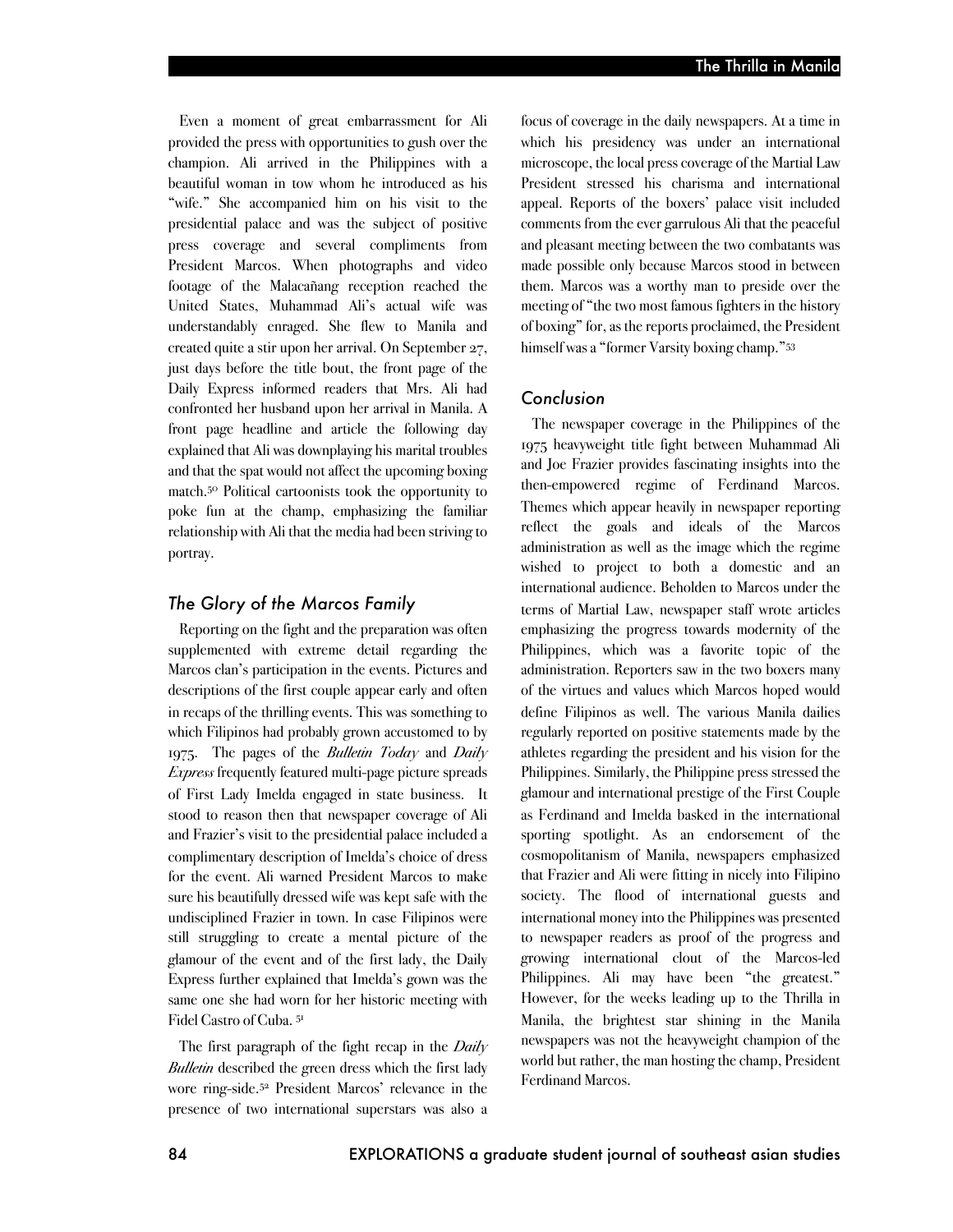# *Bibliography*

#### *Newspaper Sources*

- Anderson, Dave. "The Marcos Thrilla," *The New York Times*, 10 March, 1986, C3.
- Archives of *Baguio Midland Courier*, 28 September 1975 through 5 October 1975.
- Archives of *Bulletin Today*. September and October 1975.
- Archives of *The Philippines Daily Express*, 13 September 1975 through 30 September 1975.
- Lerner, Ted. "Hey Joe; When Ali and Frazier visited the President." *Business World*, 22 August 2000, 23.
- "Norman Mailer, 84, Had Beer at the Big Dome," *Philippine Daily Inquirer*, 19 November 2007, A20

#### *Books*

- Abinales, Patricio N. and Donna J. Amoroso. *State and Society in the Philippines*. Lanham: Rowman and Littlefield, 2005.
- Hamilton-Paterson, James. *America's Boy*. London: Granta, 1998.
- Karnow, Stanley. *In Our Image: America's Empire in the Philippines*. New York: Ballantine, 1989.
- Kram, Mark. *Ghosts of Manila*. New York: Harper Collins, 2001.
- Sar Desai, D.R. *Southeast Asia Past and Present*. Boulder: Westview Press, 2003.

#### *Internet Sources*

"Muhammad Ali Quotes," Saidwhat.co.uk. http:// www.saidwhat.co.uk/quotes/celebrity/ muhammad\_ali/im\_the\_king\_of\_the\_world\_650.

Accessed 14 April 2008.

# *End Notes*

1Interview with Howard Cosell. Quote available online at a number of sources. "Muhammad Ali Quotes," http:// www.saidwhat.co.uk/quotes/celebrity/muhammad\_ali/ im\_the\_king\_of\_the\_world\_650 is one such internet site. 2James Hamilton-Paterson, *America's Boy*, London: Granta Books, 1999. p. 86. Hamilton-Paterson also explains that prior to his 1965 presidential campaign, Marcos hired an American writer to compose a heroic biography which "was more like a 'B' movie script than a serious account of one man's odyssey." 3Stanley Karnow, I*n Our Image: America's Empire in the Philippines* (New York: Ballantine, 1989), 365. 4Patricio N. Abinales and Donna J. Amoroso, State and Society in the Philippines (Lanham: Rowman and Littlefield, 2005), 205.

5Karnow, 359. 6Ibid. 205.

7Abinales and Amoroso, 208

8Marcos' dealings with the Soviet Union as well as his wife's meeting with Cuba's Fidel Castro at first glance seem out of step with Marcos' desire to project a staunch anti-communist stance. Manila newspapers' boasting of those events seems to support the image of the Marcos clan as having access to all prominent international figures.

<sup>9</sup>*Philippines Daily Express*, 13 September 1975, A20. 10"Frazier Arrives Today," *Philippines Daily Express*, 13 September 1975, A20.

11"Frazier Says Ali Won't Last 15 Rounds," *Philippines Daily Express*, 14 September 1975, A22.

12D.R. Sar Desai, *Southeast Asia Past and Present* (Boulder: Westview Press, 2003), 214.

13"Ali, Frazier Made 'Adopted Sons' of Manila," *Philippines Daily Express*, 16 September 1975, A19.

14"Filipinos 'Sweetest People in the World,' says Ali,"

*Philippines Daily Express*, 20 September 1975, A24. 15"Brown Dolls Reign in Boxing World," *Philippines Daily Express*, 27 September 1975, A24.

16"Frazier Puts on More Speed," *Philippines Daily Express*, 16September 1975, A19.

<sup>17</sup>It is worth noting that in order to embark on his early morning jogs through the streets of Manila; Frazier was granted a special exemption from the standard curfew which was in effect under the terms of Martial Law. 18Throughout September the *Philippines Daily Express*

frequently featured short blurbs containing the opinions of Manila residents concerning the upcoming title bout. <sup>19"</sup>Ali-Frazier Highlights: 'I Talked to a Great Boxer and a

Great Poet'," *Philippines Daily Express*, 28 September 1975, A22.

20"Ali-Frazier to receive doctorates," *Baguio Midland Courier,* 28 September 1975, A1.

21"Ali, Frazier Made 'Adopted Sons' of Manila," *Philippines Daily Express*, 16 September 1975, A19.

22"The Tempts to watch Ali-Frazier Fight," *Philippines Daily Express*, 24 September 1975, A30.

<sup>23"</sup>Top US sportswriters give predictions on Ali-Frazier,"

*Philippines Daily Express*, 24 September 1975, A19.

24"Norman Mailer, 84, Had Beer at the Big Dome," *Philippine Daily Inquirer*, 19 November 2007, A20.

<sup>25</sup>Ted Lerner, "Hey Joe; When Ali and Frazier visited the President." *Business World*, 22 August 2000, 23.

<sup>26"</sup> Ali, Frazier call on First Couple," *Philippines Daily Express*, 19 September 1975, A6.

27"Ali-Frazier," *Baguio Midland Courier*, 5 October 1975, A4. 28There is more than a little irony in the scene described in detail by the Manila papers of throngs of happy Filipinos filling the streets of Manila to celebrate the Marcos administration and Martial Law. Hardly more than 10 years later, the crowds which